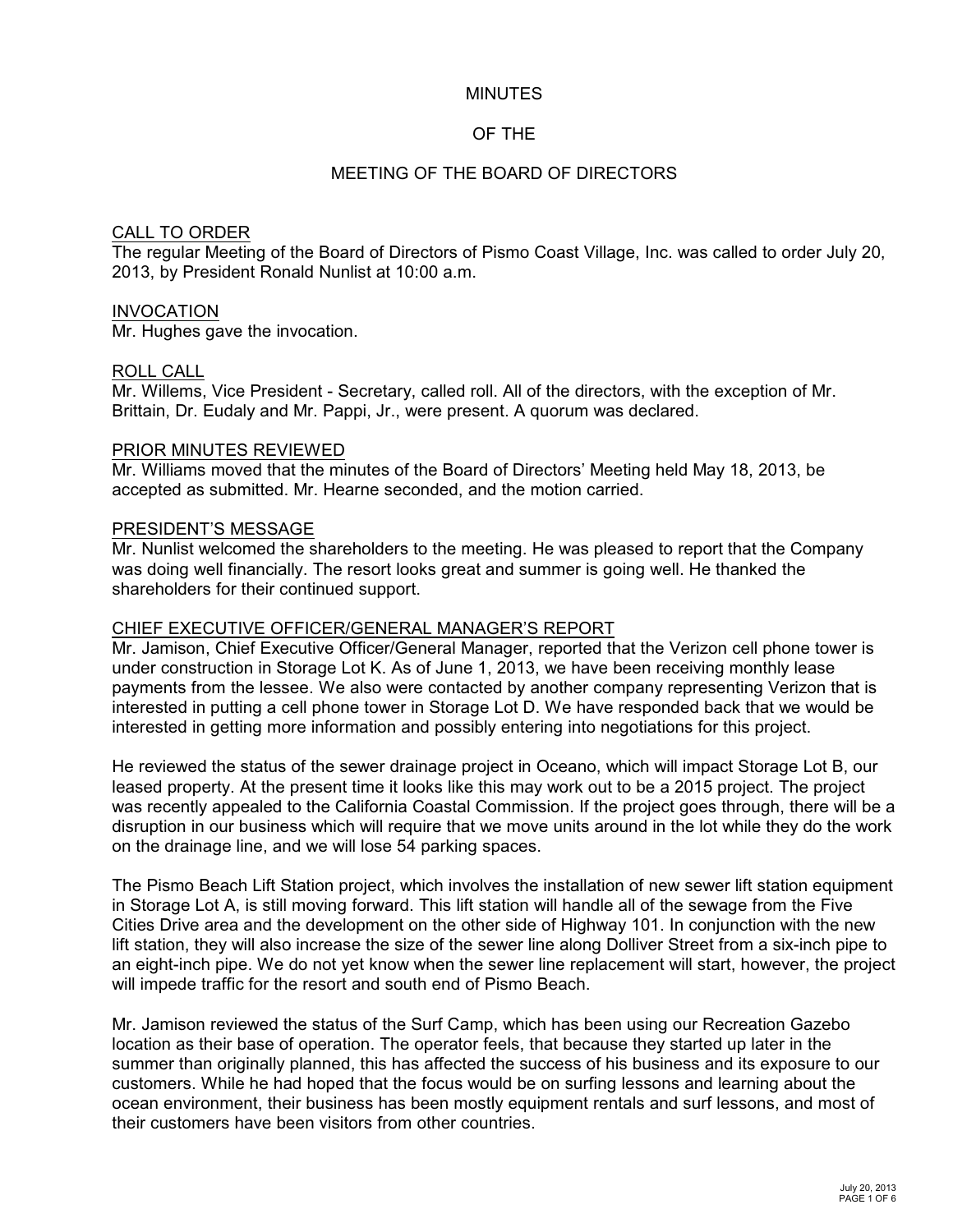The project to replace Restroom #2 has gone to the Pismo Beach Planning Commission. While they are not the permitting agency, they still review plans to check for compliance with city ordinances and standards, building codes, and local fire restrictions. Mr. Jamison was pleased to report that our project received unanimous approval by the Planning Commission. He spoke to the engineer, who said that the only issue with the project appears to be with FEMA and the fact that our property is in the 100 year flood zone. To be in compliance, we will need to look at raising the elevation of the building approximately four feet, which could cause the elimination of several neighboring sites. The engineer feels that we may be able to satisfy FEMA's requirements by building into the design the ability to place a barricade over the door so that the interior of the building would not flood. Another alternative discussed would be to make the bottom six feet of the building block wall, which could be covered to make it less noticeable. Mr. Jamison is hoping to know more by the September Board meeting.

Mr. Jamison has been in communication with the City of Pismo Beach concerning the past and current formulas for calculating our sewer and water assessments. For the past twenty plus years, Pismo Coast Village's assessment was calculated with a campground classification, and was approximately \$4,100 per year. Our current assessment is calculated with an RV Park classification, and will be approximately \$30,000 per year. The new assessment amount has been factored into the draft of the Operating Budget that the Board will receive today. There has also been a considerable increase in the water bill. Last year, our two-month bill for the current period was approximately \$7,000, this year it is \$17,000. He explained that there have been some underground water leaks and the pool had to be refilled during that water cycle. The water meter was recently replaced, but we still are not sure what has caused the huge increase. Mr. Jamison is looking into ways to conserve water and sewer usage, such as water-less urinals, etc. We will look at the next billing to see if this cycle is an anomaly based on the events that occurred during that time, or if it actually a trend that the billing will be higher from now on. Mr. Williams asked if there could have been an error in the billing, and Mr. Jamison reported that he has not yet looked into that possibility.

The arborist has toured the resort and compiled a report on the trees, concentrating mostly on those sitting along the front fence line of the Resort. She gave some recommendations on tree removal and thinning, which have already been done.

Mr. Jamison expressed his appreciation to staff for doing such a great job, it has been a quiet summer as far as complaints, incidents, and thefts. He also commended the Trailer Mover staff for the excellent job they have done this Summer. The number of units moved has been phenomenal. The four drivers have sometimes moved more than 100 trailers in a single day and they have been working together to get the job done. Recently the four drivers were voted by the supervisors and managers as the "Employees of the Month." He asked everyone to let them know that they are appreciated. Discussion ensued regarding damage done to units by the trailer movers, and Mr. Jamison said that there are fewer damage reports this year.

Mr. Jamison reported that storage customers have been coming into the Corporate Office requesting that we pay for the repair or replacement of items that would be considered maintenance items for units, such as the deterioration of roof vents and decals or tire wear. Another issue is that storage customers need to be made more aware of what needs to be done on the inside of their RV to prepare for its transport to storage. Items left on tables or countertops, such as vases or televisions, can end up on the floor. Our Trailer Mover and RV Service Department employees are making an effort to communicate the things that storage customers should do to safeguard their belongings.

Brief discussion ensued regarding the possible improvements to the downtown area of Pismo Beach. Mr. Jamison reported that there is a new City Manager, who is energized to increase the aesthetics of the community. Another hot topic is the potential closing of the dunes area to off-road vehicles.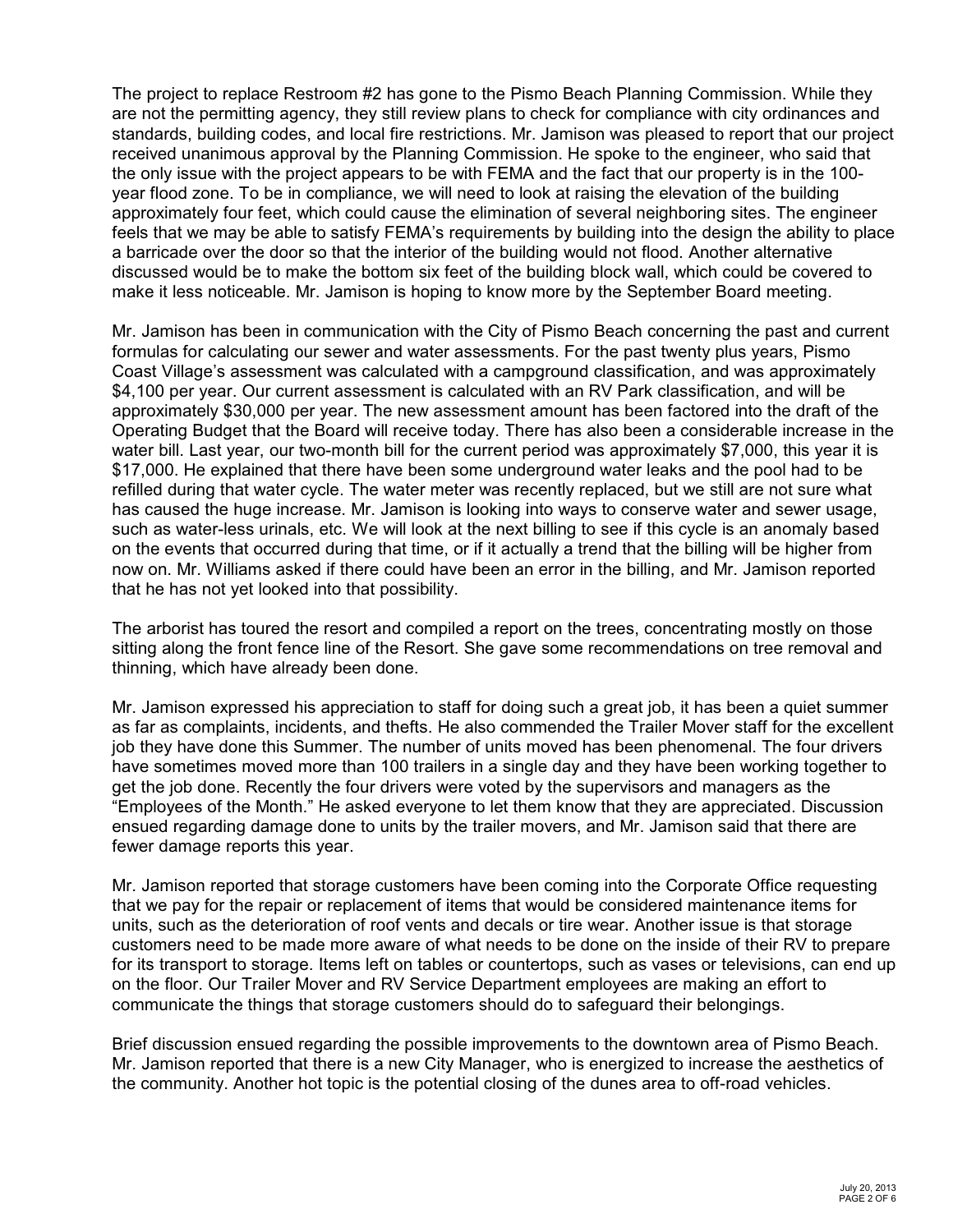# EXECUTIVE COMMITTEE REPORT

Mr. Nunlist reported that yesterday the Executive Committee met jointly with the Personnel and Compensation/Benefits Committee. The discussion at the meeting was regarding two employees' annual reviews, and the renewal of Mr. Jamison's contract with the Company. The discussion regarding Mr. Jamison's contract will continue at the next joint meeting of the two committees.

### FINANCE COMMITTEE REPORT

Mr. Hardesty, Chair, said his committee met this morning and reviewed the financial statement for the nine-month period ending June 30, 2013. He said that income is up and expenses are down for the period. He was pleased to report that we can look forward to ending the fiscal year financially ahead of last year. The Committee also reviewed the second drafts of the Operating Budget and Capital Expenditures Budget for Fiscal Year 2013/2014.

# OPERATIONS COMMITTEE REPORT

Mr. Plumley, Chair, said that the Operations Committee met this morning. They discussed the rules and regulations of the resort and had no recommended changes. However, there are some rules that guests need to be made more aware of, such as walking through campsites, etc. The Committee also discussed their ideas on replacing the fence along Dolliver Street and some of the challenges, such as the differences in elevation along the fence line.

### AUDIT COMMITTEE REPORT

Mr. Enns, Chair, said the Committee met yesterday and discussed the verbiage of Resolution # 1119, regarding the procedure for check signing. The Committee will present their recommendation during Closed Session. The Committee reviewed the procedure for local vendor purchases by employees, and it was the consensus of the committee that the existing procedure is adequate. The Committee also reviewed our relationship with the two accounting firms used by the Company, Glenn Burdette CPA and Brown Armstrong CPA. The Committee found no issues with the job that either firm does for us and their fees appear to be in line with industry standards. At this time, the Committee is advising that we continue our relationships with both firms. Mr. Enns reported that he had asked committee member George Pappi, Jr. to look into whether he felt the insurance policies were adequate for the Company's needs. Mr. Pappi reported back to Mr. Enns that he believes that the existing policies appear to be adequate for our needs.

# NOMINATING COMMITTEE REPORT

Mr. Hearne, Chair, said the Committee met yesterday. He reported that the Committee had received three new applications from shareholders wishing to be considered for Board membership. One of the applicants will be interviewed in September and one will be interviewed in November. The Committee reviewed the Board Application Packet and made minor changes to some of the verbiage. The Committee also interviewed one candidate during their committee meeting.

# ENVIRONMENTAL, HEALTH & SAFETY ADVISORY COMMITTEE REPORT

Mr. Buchaklian, Chair, reported that the Committee met yesterday. At that meeting, Charles Amian, Operations Manager, gave the Committee an update on accident and workers' compensation insurance claims for guests and employees. The Committee reviewed all incidents and was pleased to report that they had been processed. Mr. Buchaklian spoke briefly about an incident involving a trailer that caught fire due to a short in the electrical wiring for a microwave. Fortunately, with the quick response of neighboring sites, staff and the fire department, the fire was put out. The trailer was completely destroyed, but there were no injuries. Mrs. Harris, whose son was the owner of the RV, thanked everyone that assisted during the disaster, either with helping to put the fire out or offering aid.